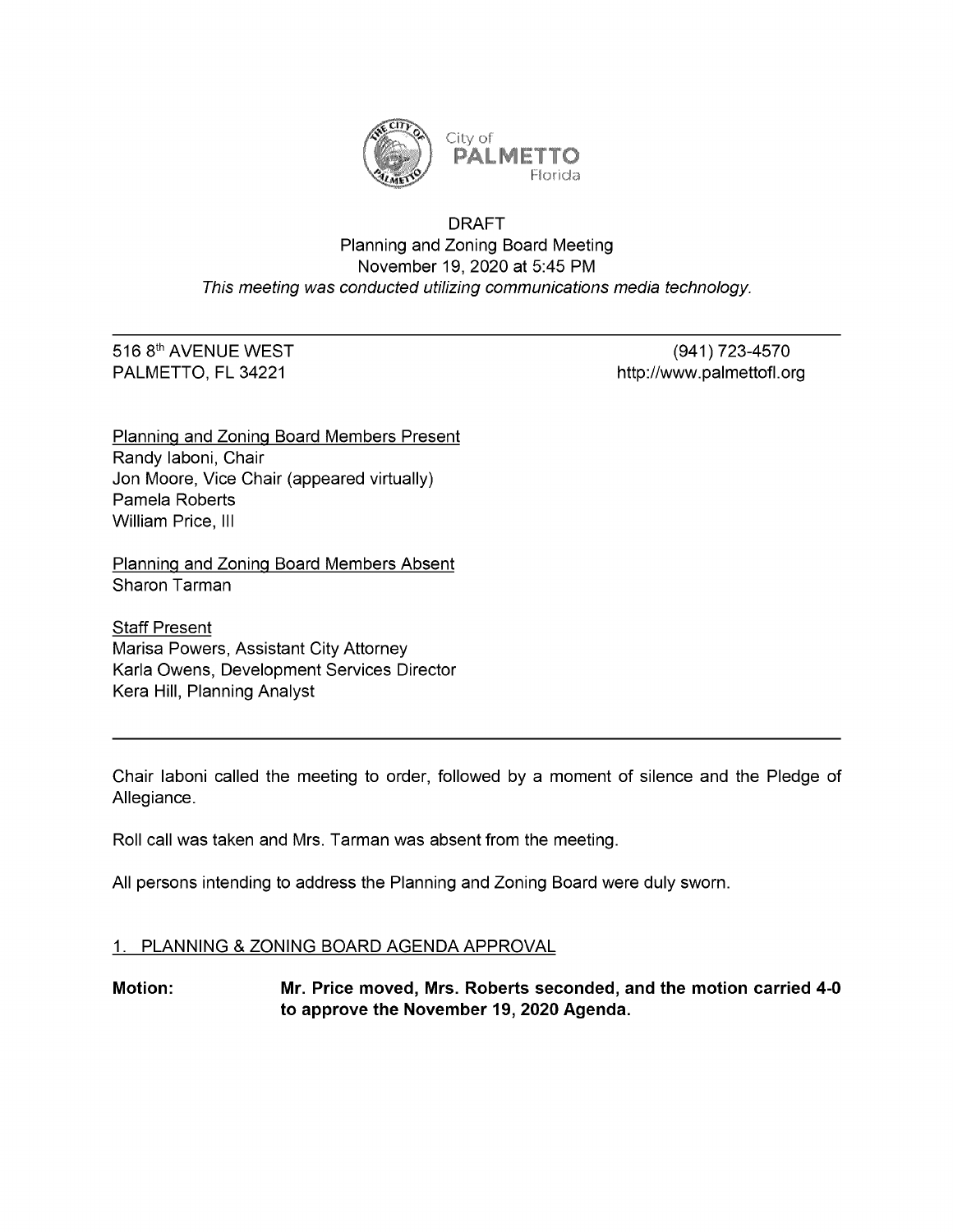#### Motion: Mr. Price moved, Mrs. Roberts seconded, and the motion carried 4-0 to approve the September 17, 2020 Minutes.

### 3. PUBLIC COMMENT

Public Comment: Comments shall be limited to two minutes. The Board does not generally take action on any matter raised during these public comments, but may direct the matter to be placed on the agenda of a future meeting, if appropriate.

Public Comment Options:

- a. Public comment via telephone into Zoom Meeting If you would like to speak during the public comment portions of the Agenda, please press \*9 on your phone to activate the "raise your hand" feature on Zoom.
- b. Public comment using Zoom Application on laptop, computer, smartphone or tablet Click the "raise your hand" feature on the participants section at the bottom of the screen.
- c. Public comment in the Commission Chambers Seating will be in accordance with the CDC guidelines and social distancing requirements.

There were no members from the public present. There was no public comment.

# 4. CU 2020-06 CONDITIONAL USE (K.HILL) (TAB 2)

To consider a Conditional Use Permit Application (CU-2020-06) by the applicant, Manatee County, to erect an electronic message sign located at 2112 14<sup>th</sup> Avenue West, Palmetto, Florida. A conditional use approval is required for electronic message signs.

Mrs. Hill explained that the proposed electronic message sign was to replace the existing sigr A conditional use approvants required for electronic message signs.<br>Mrs. Hill explained that the proposed electronic message sign was to re<br>that is located at the entrance of 21<sup>st</sup> Street West and 14<sup>th</sup> Avenue West.

#### Grant Vosburg, representative for the property owner was present virtually.

Discussion ensued and the Board inquired with the applicant about the use of the proposed sign in the evenings. The applicant, Grant Vosburg stated that Manatee County usually turns their electronic signs off in the evening. Mr. Vosburg stated that the sign could be programmed to turn off by 11:00PM every night, and to turn back on each morning at 6:00AM.

Chair laboni noted a typo in the order referencing  $23<sup>rd</sup>$  Street West.

Mr. Price inquired about the status of the conditional use request from Church on the Rock for an electronic sign. Mrs. Owens stated that the City Commission approved the conditional use permit.

There were no members from the public present. There was no public comment.